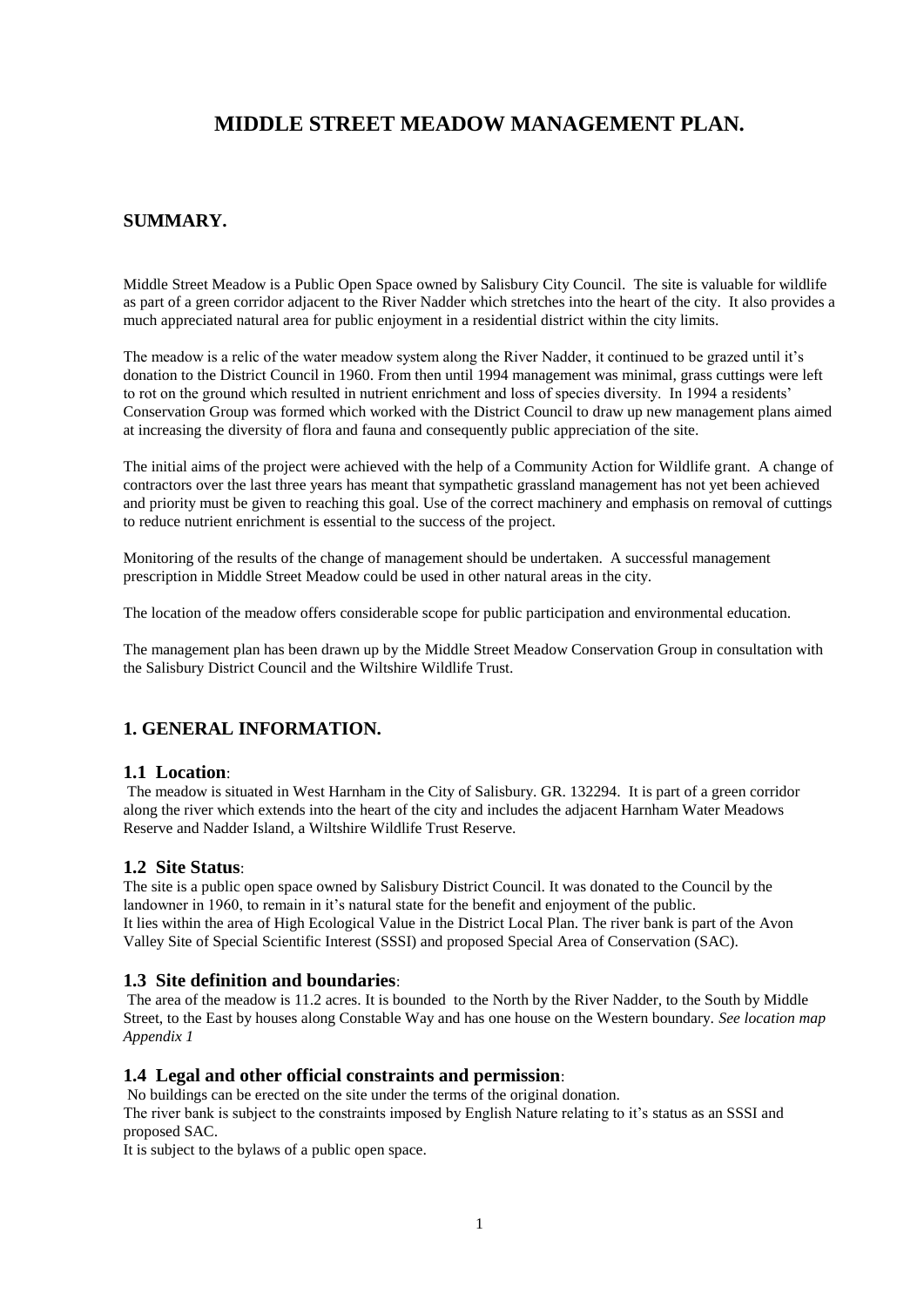# **2. ENVIRONMENTAL INFORMATION.**

# **2.1 Physical:**

The meadow is part of an old water meadow system along the River Nadder which was worked until early this century. Evidence of water-meadow ditches still remain especially in the eastern end.

During the winter of 1960-61 a severe flood threatened local homes and a chalk flood bank was constructed along the length of the river bank as part of a flood alleviation scheme. This also included dredging another channel for the river so creating Nadder Island. These schemes together altered the hydrology of the meadow lowering the water table. Only following prolonged winter rainfall do parts of the meadow still flood..

In the early 1980s a football pitch was made in the centre of the field by draining and levelling. The surrounding area remained as rough grassland.

The soil is generally alluvial gravels apart from the chalk bank.

# **2.2 Biological:**

# **2.2.1 Habitats:**

**1. The River Bank**: Approximately 800 m. The western end has steep banks with mature trees of alder, willow and ash. The eastern end has shallow banks and extensive stands of reed, a rare habitat Wiltshire.

**2. Grassland**: Prior to 1960 the meadow was grazed by cattle and horses. There is no record of the field having been ploughed or fertilised. Following its acquisition by the Council the meadow was cut 2-3 times a year the cuttings being left to rot on the ground. Plants could not flower and set seed and this, together with the nutrient enrichment provided by the cuttings, resulted in a gradual deterioration in vegetation dominated by coarse grasses, docks and nettles.

3**. Chalk Bank**: An artificial bank created in 1960 for flood prevention purposes. A section of the bank was reseeded in 1996 with a with a grass and wildflower mix.

**4. Hedgerow**: Along the southern boundary with Middle Street. A mixed hedge, probably a few hundred years old. It has been unmanaged for at least the last 50 years and consists of a number of mature trees. Originally dominated by ash, elm and elder the elms succumbed to Dutch elm disease and were felled in the 1970s. Any regrowth has continued to be affected and felling takes place as necessary.

**5. Ditch:** A remnant of the disused water meadow system. The main drainage ditch at the eastern end is an important feature with a variety of plants. It remains damp for much of the year but the dense growth of sedge is causing it to gradually dry out.

6**. Trees and shrubs**: Three large crack willows are a feature of the meadow. Other semi-mature trees have been planted by the Council over the years and include a variety of alien species. More recently young, native species have been planted as part of the meadow project .

# **2.2.2 Flora:**

No records are available prior to 1994 but general observations seem to indicate a gradual deterioration in floral diversity as nutrient levels built up because cuttings were not removed. Records from 1995 following a change in management are listed in A*ppendix 2.*

There is considerable variation in the quality of the grass in different areas of the meadow, some areas having finer grasses and a greater diversity of flora than others. There are a number of indicator species of wet meadows including Water Avens, Yellow Iris, Ladies Bedstraw and Ladies Smock.

Twenty one species of grasses have been identified see A*ppendix 3*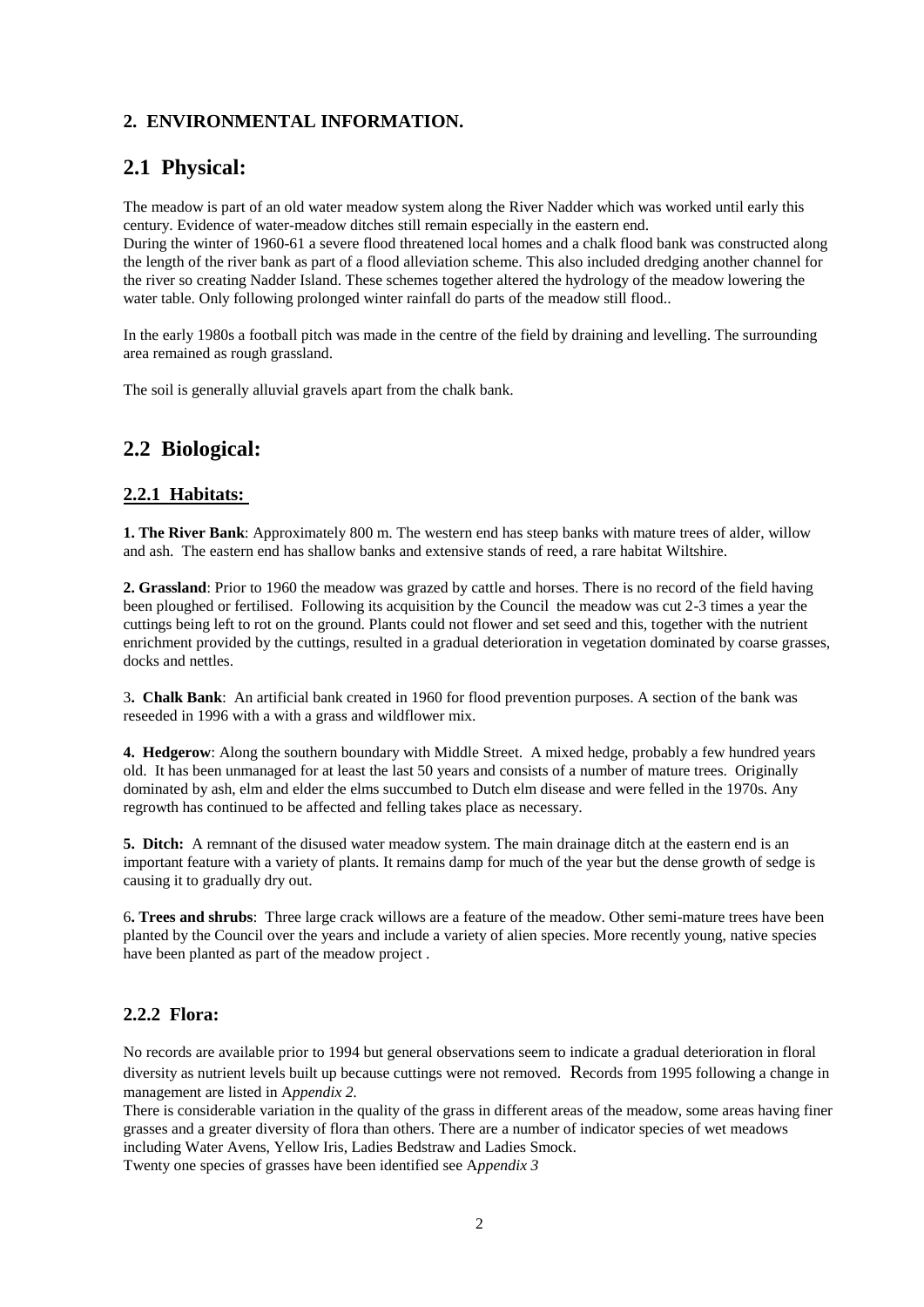### **2.2.3 Fauna:**

Butterfly records have been kept since 1994, typical grassland species are present with high numbers of small tortoiseshell and meadow brown. There has been a marked increase following a change in grassland management, (see *Appendix 5)* The presence and gradual increase in numbers of marbled whites is noteworthy.

Large numbers of banded demoiselle damselflies and garden tiger moths have also been recorded. No other insect records have been kept.

Small mammals include common and pigmy shrews, bank vole and field vole, house and field mice and common rat.

Water voles have been sighted along the river bank. Water voles are a key species in the United Kingdom and proposed for inclusion under Schedule 5 of the Wildlife and Countryside Act. They are also included in the draft Wiltshire Biological Action Plan.

Otters are passing through along the river as spraint has been found on two occasions in 1996&97.

Bats recorded on a bat detector since 1986 include pipistrelle, Daubenton's, serotine and noctule.

Sightings of grass snakes have been recorded.

Birds are listed in *Appendix 4.* Nadder Island provides a valuable nesting site for birds visiting the meadow to feed. Kingfishers are frequently seen including young, they nest and breed successfully in the vertical bank on the north side of Nadder Island. The stands of reeds along the river bank provide nest sites for reed warblers and shelter for the shy water rail which was last recorded in the 1980s.

# **2.3 Cultural.**

### **2.3.1 Recreational use:**

Situated in a residential area and within the city limits the meadow is subject to considerable recreational pressure. Many local residents walk the meadow daily, either to exercise their dogs or for quiet enjoyment. The river bank is used by fishermen and is disturbed by dogs entering the water. Children use the mown paths to cycle and joggers to run, while artists come to the meadow to paint. The football pitch is used regularly for matches during the winter and for informal games of football, cricket and golf throughout the year.

People however rarely stray from the paths so the rough grassland remains relatively undisturbed and there is therefore scope for conservation management. There is considerable interest and support for this aspect and appreciation of the natural history of the meadow.

### **2.3.2 Research, Survey, Monitoring.**

Butterfly monitoring has taken place since 1995. Transects are walked weekly from April to end September. Data and graphic results in *Appendix 5.*

No other monitoring has been undertaken except counting of ladies smock plants in a specific area. Potential for further monitoring and surveys exists as described in 5.5.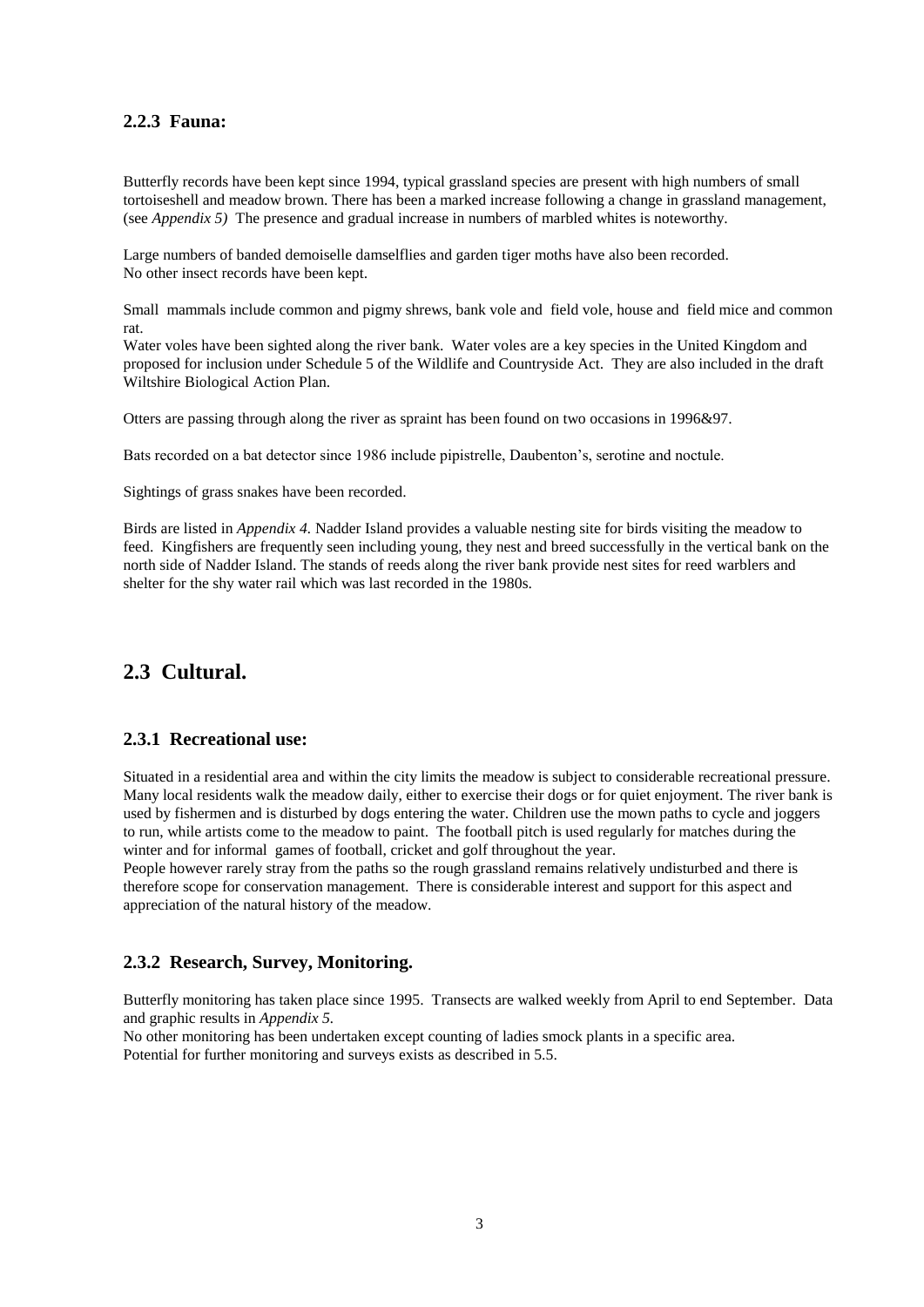## **2.3.3 Conservation management already achieved:**

The Middle Street Meadow Conservation Group was set up in February 1994 with the aim of working with the Council to improve the management of the meadow in order to increase public enjoyment and enhance its value for wildlife.

#### **Initial plans:**

- 1. To encourage the local community to take an active interest in the future of the meadow.
- 2. To promote sensitive management of the grassland to encourage flora and fauna of traditional meadows.
- 3. To restore the hedge by removal of dead elms and replanting with native hedgerow trees and shrubs.
- 4. Planting of additional trees and shrubs to screen houses and provide habitat for birds.
- 5. To increase the variety of wildflowers by planting plugs into the grass sward.
- 6. To reseed a section of the chalk bank with a suitable grass and wildflower mix.
- 7. To construct a board walk across the watermeadow ditch at the eastern end.
- 8. To provide notice boards for public education and information.
- 9. To produce an explanatory leaflet.

During the first year of the project a grant of £1900 was received from English Nature under their Community Action for Wildlife scheme. This together with funding from the Council for tree felling and fencing along the hedge enabled most of the above plans to be achieved in the first year.

A new contract for the management of the grassland was drawn up with the Council in 1995. Cutting was to take place in mid-July and late September with all cuttings removed from the site. The paths were to be mown throughout the summer to enable people to walk freely round the meadow.

The reason for the timing of the summer cut in July was to allow the flowers to set seed as much as possible while reducing the fire risk which would result from long, dry grass during the school summer holidays. The Autumn cut was to produce a short sward in the winter to give the flowers less competition the following Spring. An early Spring cut is not feasible because a wet winter would prevent heavy machinery from entering the field early enough in the year.

Problems have been experienced with the grassland management with regard to the machinery used for cutting and the removal of the cuttings. The surface of the meadow is very uneven and heavy machinery has caused considerable disturbance of the soil resulting in increased weed growth. The cuttings have not been adequately removed so nutrient enrichment has continued, particularly in less accessible areas. The contractors have changed during the three years since the project was set up and satisfactory results have yet to be achieved.

Public consultation took place prior to the start of the project. All local residents within the vicinity of the meadow were asked to complete a questionnaire and from the responses received a conservation group was formed. The project proposals were presented at the Annual General Meeting of the Harnham Neighbourhood Council in September 1995 and received general support.

Active public participation was encouraged in the planting programme and work days continue to take place as necessary.

Information posted in the noticeboards has kept the public informed of all plans for the meadow. The aims of conservation management and enhancement are explained and monthly 'Nature Notes' describe some of the wildlife to be seen. A public Open Day was held in the summer of 1996 when guided walks and children's activities took place.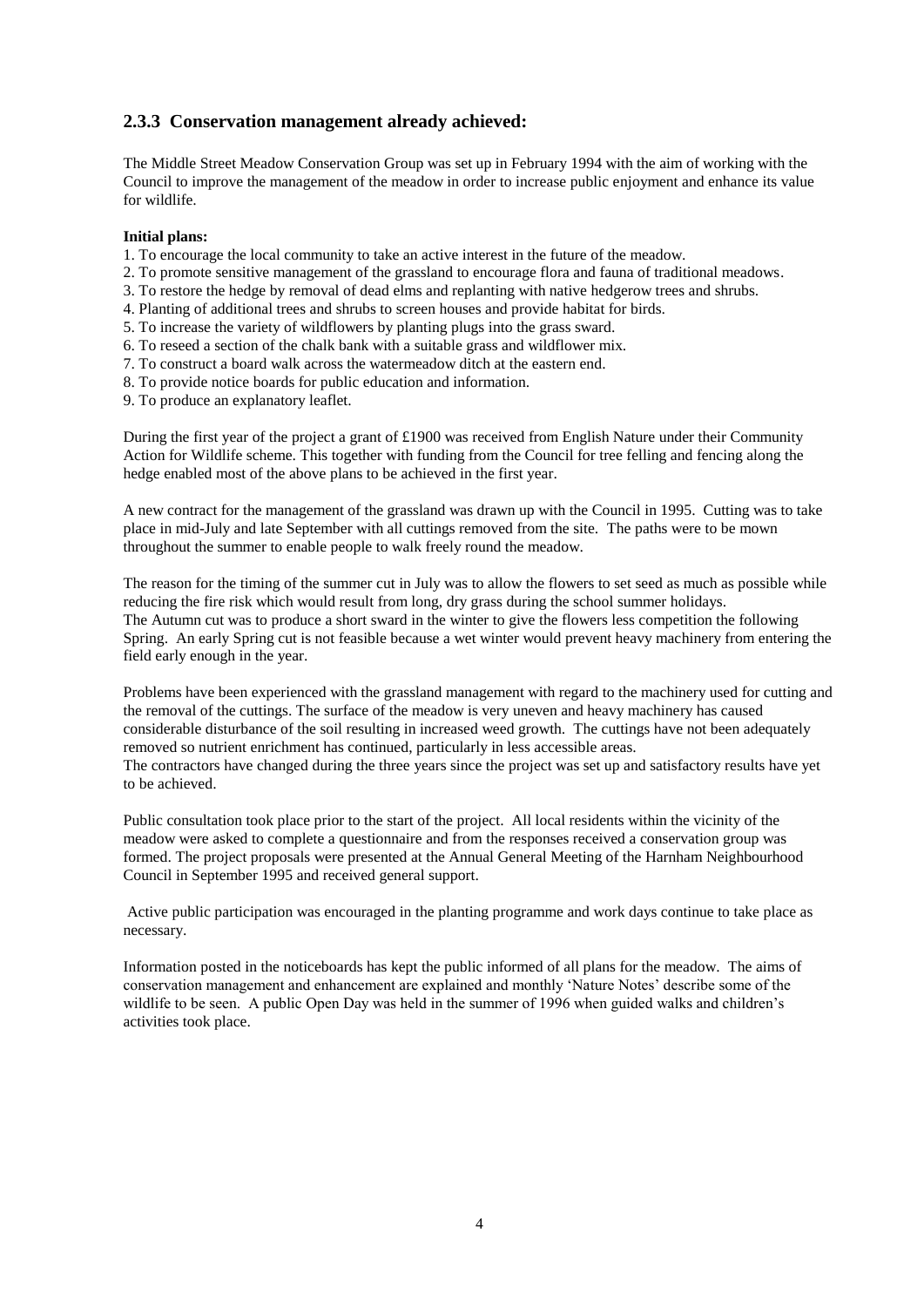# **3. EVALUATION.**

The importance of the meadow ecologically lies in the fact that it is part of a corridor of natural sites along the River Nadder and is adjacent to the Nature Reserves of Nadder Island and Harnham Water Meadows. The river is part of the Avon River System SSSI designated in December 1996 and a proposed SAC.

The margins of the river and its banks provide an important habitat for otters and water voles, both species are included in the draft Wiltshire Biological Action Plan. The development of stands of reed along the river over the last decade has also provided a valuable habitat for birds including reed warblers and water rail. This is a rare habitat in the county.

Evidence of old water-meadow ditches remain and contain some interesting flora, Yellow Iris, Water Avens, Marsh Marigold, and Water Mint.

Because of the chalk bank constructed as part of the area flood defences the water table in the meadow has been altered which will have had an effect on the grassland vegetation. According to local knowledge the meadow has not been ploughed or artificially fertilised. Nutrient enrichment has occurred due to management methods used since the meadow was donated to Salisbury District Council, this involved cutting too early in the season and leaving grass cuttings to rot on the ground. Since a change of management in 1995, allowing plants to flower and set seed before the first cut, there has been a noticeable increase in numbers of butterflies and other insects. Removal of cuttings is the most important aspect of grassland management and only over the course of time will improvement in floral diversity occur as nutrient levels diminish. Monitoring the effect of change over time would be valuable.

The status of the meadow as a public open space means that it is subjected to considerable pressure of use. But this also provides opportunities for public appreciation of nature and provision of a tranquil area within the city limits.

# **4. MANAGEMENT POLICY.**

4.1 The prime purpose of the meadow is for public enjoyment. Management should therefore not restrict but enhance this objective. Improving the quality of the grassland to increase the wildflowers, planting of trees and shrubs to provide cover and nesting sites for birds and the provision of seats in quiet locations will add to public enjoyment while enhancing the value for wildlife.

# **4.2 Main management objectives:**

#### **Habitat and species management:-**

Grassland management Tree and shrub planting. Hedgerow maintenance. Creation of pond or restoration of ditch.

#### **Visitor services, interpretation and education:-**

Mowing of grass paths to allow people to walk freely round the field. Provision of information and wildlife observations in the noticeboards. Open days and guided walks as appropriate. Use by local schools and college.

#### **Estate Services and administration:-**

Management by the Parks Department, Salisbury District Council in consultation with residents conservation group.

Work carried out by contractors and conservation group.

Machinery to be used to include cutters, bailer, strimmers.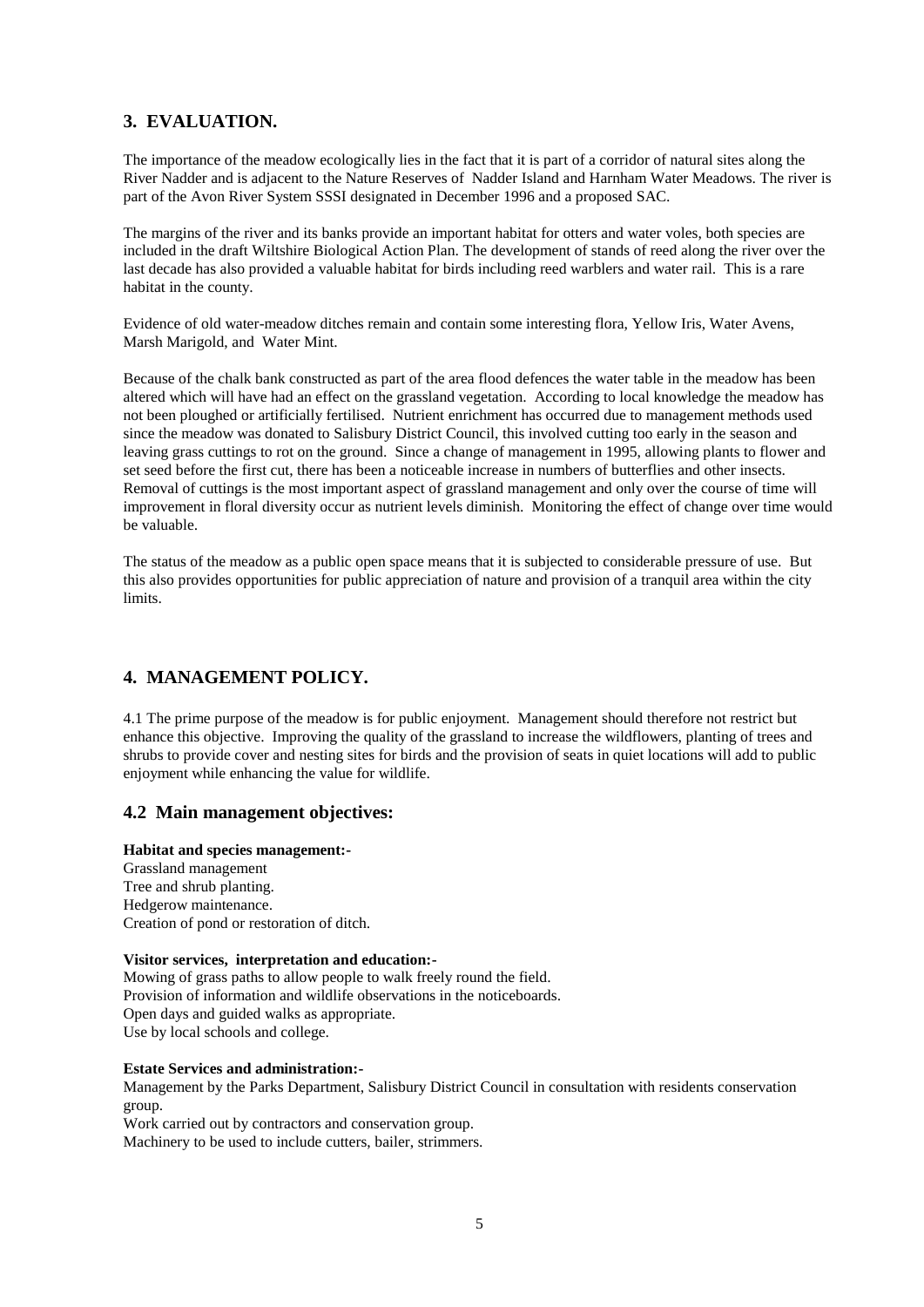**Research, survey, monitoring.**

Study of the effects of grassland management methods on the flora. Monitoring of the effects on butterflies, insect life, small mammals and birds. Water vole survey. Otter watch.

# **5. MANAGEMENT PRESCRIPTIONS AND OPERATIONS**

### **5.1 Habitat and species management**

#### **5.1.1 Grassland management.**

Aim to increase species diversity by:-

- 1. Cutting after most plants have flowered and set seed.
- 2. Reduce fertility by removal of cuttings.
- 3. Introduce additional species by planting plugs into the grass sward.

Two cuts a year are required. The first in the 3rd week of July before the start of the school holidays, the second in September or early October.

Machinery recommended would be an agricultural hay cutter for the open areas and an auto-scythe or blade cutting machine rather than a flail for the areas which cannot be cut by agricultural machinery. This cuts the vegetation cleanly and makes removal of the hay easier. The hay can be left to dry in the sun before being baled or raked up and removed. If a flail is used the cuttings should be removed at the time of cutting as one process. The length of cut should be 6 inches.

Some areas should remain uncut to provide overwintering habitat for invertebrates and small mammals as well as seed heads for birds. For suggested area see *map Appendix 6*. This area should be cut every 3 years.

The chalk bank should be strimmed once a year in Autumn and cuttings removed. Heavy machinery should not be used as it cuts up the bank, exposes the soil and encourages the growth of annual weeds as well as docks and nettles.

The grass around the base of trees, along the hedge and in the shrub areas should not be strimmed. This has caused damage to the bark of the majority of trees and shrubs planted since 1995. This damage results in death of the tree/shrub or stunted growth. Any necessary cutting will be done by conservation volunteers. Long grass in these areas will also provide habitat for wildlife.

Only when satisfactory management has been achieved will any further introductions of wildflower plugs be considered.

Path mowing should take place monthly from April to October. Main paths to a width of approx. 1.5 metres and minor paths 1 metre. This includes a strip immediately adjacent to the fence behind the gardens in Constable Way. *See map Appendix 6.*

#### **5.1.2 Wetland management.**

The ditch at the eastern end is choked with sedge. Strimming of a section of this ditch on either side of the board walk should take place in Autumn. The cuttings should then be raked off and this will currently be undertaken by the conservation group and used as a mulch around shrubs. Care should be taken not to damage nearby trees when strimming.

Providing a wetland habitat by dredging a section of the ditch would be beneficial but would only be undertaken following public consultation and approval.